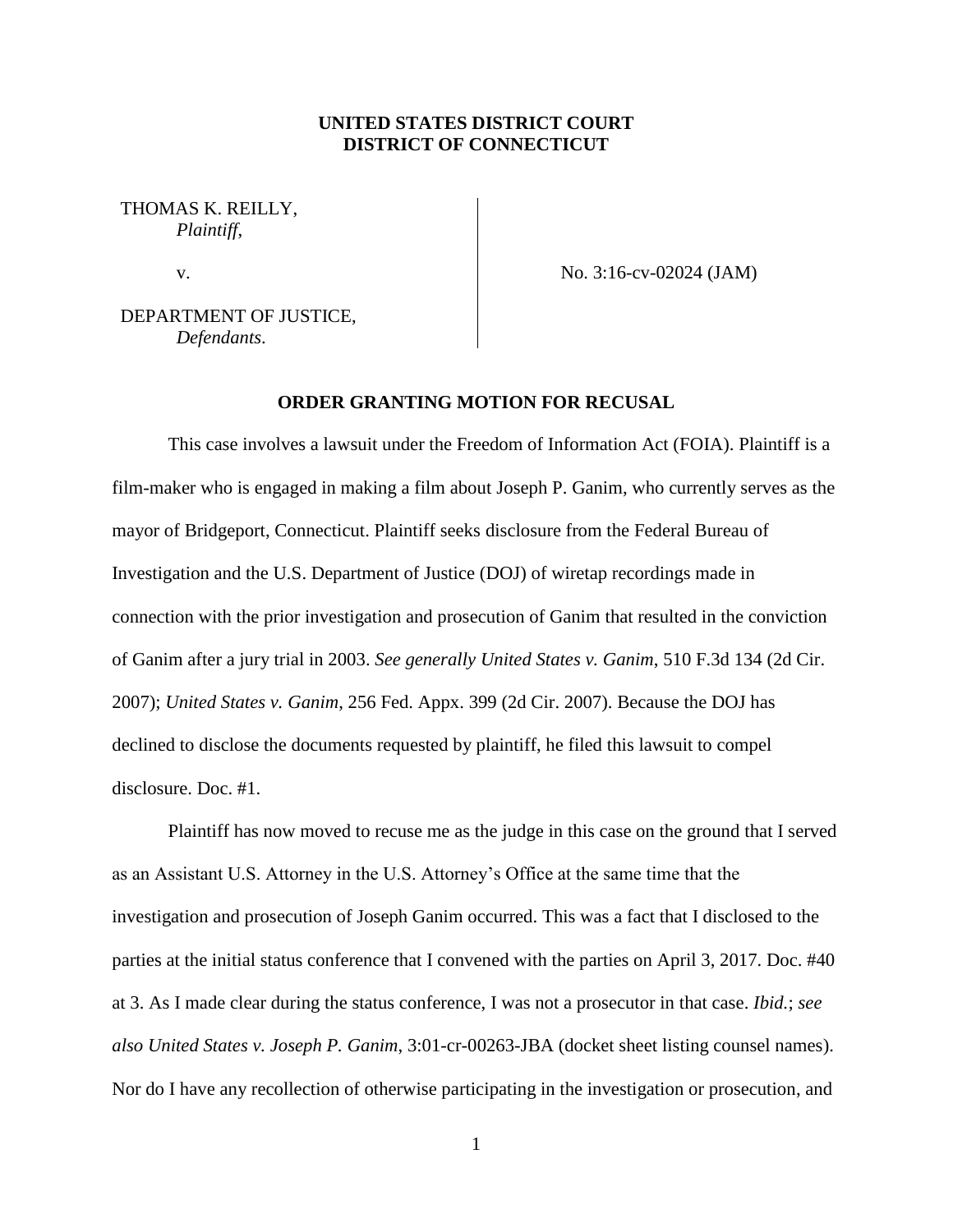I do not have personal knowledge concerning the disposition of any records from the investigation and prosecution.

In addition, I do not have a personal bias in favor of the U.S. Department of Justice, whether in general or because of my prior work for the Department of Justice that ended more than 12 years ago. Accordingly, my recusal is not required pursuant to 28 U.S.C.  $\S$  455(b)(1) (requiring recusal if judge "has a personal bias or prejudice concerning a party, or personal knowledge of disputed evidentiary facts concerning the proceeding"), or pursuant to 28 U.S.C. § 455(b)(3) (requiring recusal if a judge "has served in governmental employment and in such capacity participated as counsel, adviser or material witness concerning the proceeding or expressed an opinion concerning the merits of the particular case in controversy").

On the other hand, because of the fact that I worked in the U.S. Attorney's Office at the same time of the very high-profile investigation and prosecution of Joseph Ganim and because plaintiff now complains about my impartiality, I conclude on further consideration that my continued participation could create an *appearance* that I would not be fair and impartial. *See* 28 U.S.C. § 455(a) (requiring disqualification of a judge "in any proceeding in which his impartiality might reasonably be questioned"). As the Supreme Court has observed, "the goal of section 455(a) is to avoid even the appearance of partiality," and "[i]f it would appear to a reasonable person that a judge has knowledge of facts that would give him an interest in the litigation then an appearance of partiality is created even though no actual partiality exists because the judge does not recall the facts, because the judge actually has no interest in the case or because the judge is pure in heart and incorruptible." *Liljeberg v. Health Servs. Acquisition Corp.*, 486 U.S. 847, 860 (1988).

2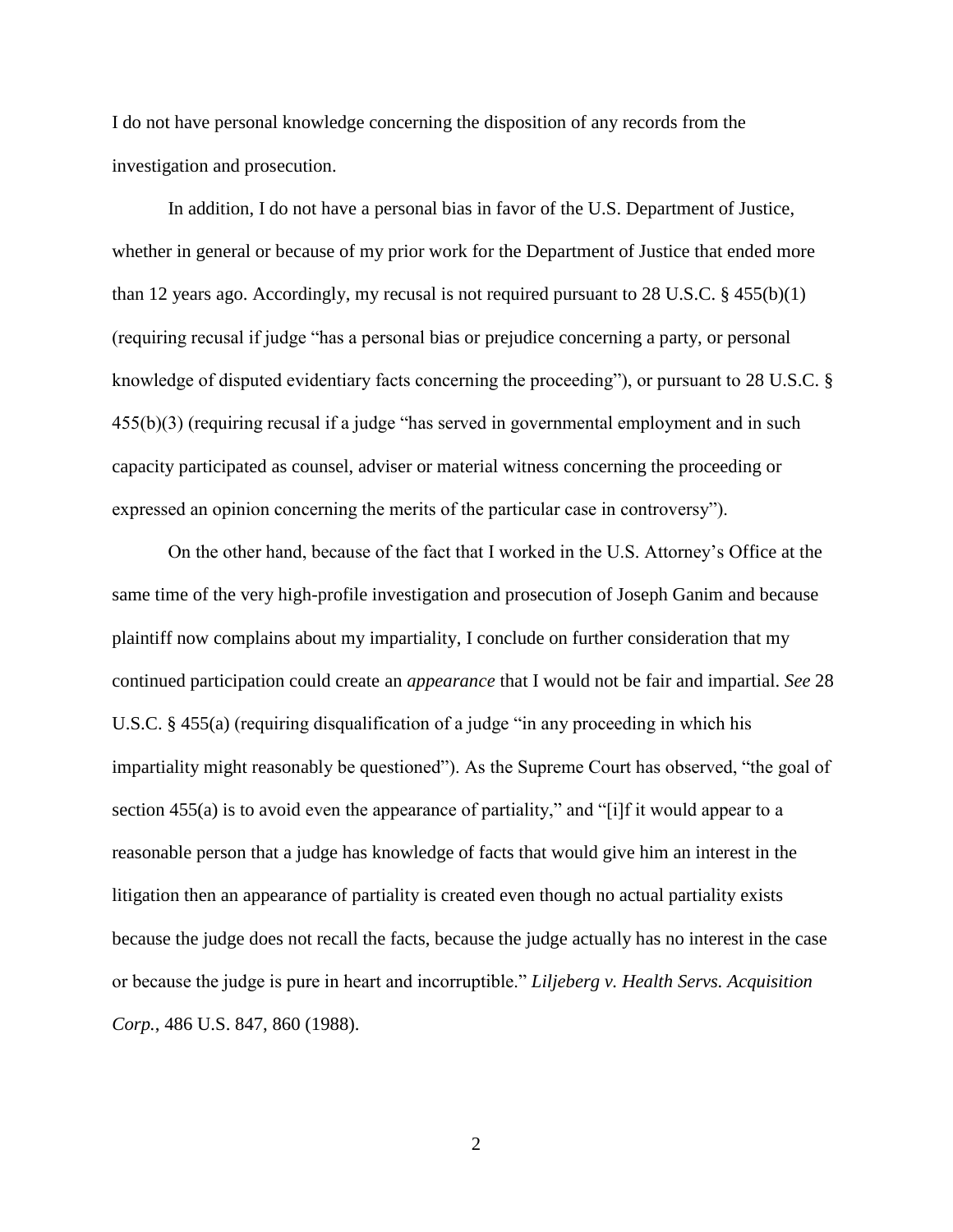In an abundance of caution and in light of the fact that this litigation has now turned toward a focus on the record-keeping policies of the U.S. Attorney's Office as distinct from the FBI (Doc. #39), I think the appropriate course is for me to recuse myself so that the case may be randomly reassigned by the Clerk Office's to another judge who was not working at the U.S. Attorney's Office at the relevant times of the investigation and prosecution of Joseph Ganim.<sup>1</sup>

Although I conclude that I should recuse myself, I do not agree with plaintiff's complaint that I have delayed the litigation of this case. The docket shows that following plaintiff's motion for summary judgment and as soon as it became clear from the parties' filings on March 28 and March 29, 2017, that the parties had reached a scheduling impasse, I set an in-person status conference that took place on April 3, 2017. *See* Docs. #16 and #17 (notices of e-filed calendars of March 30, 2017); Doc. #40 (transcript of status conference of April 3, 2017).

At the status conference I ordered the DOJ to disclose within seven days an exhibit list from the Ganim trial and in contemplation that the DOJ would and should promptly disclose any wiretap recordings that had been played in open court during the Ganim trial. *See* Doc. #40 at 28-29 (stating that wiretaps that were played in open court during trial would "clearly" be "nonexempt" from disclosure under FOIA and that "every effort should be made to identify and find the exhibit list from that trial so that we know what that is, and then [for] the FBI to conduct is search for the underlying records that are responsive to that"); *id.* at 30 (stating that once the DOJ produced the exhibit list from trial, then "it seems to me the response should be you've got an exhibit list now, you now know what's in the public domain and you're forthwith making efforts

 $\overline{a}$ 

 $<sup>1</sup>$  There are no other federal judges or federal magistrate judges in the District of Connecticut who worked</sup> in the United States Attorney's Office during the early 2000's at the time of the investigation and prosecution of Joseph Ganim. There is otherwise no merit to plaintiff's claim that any judge "with any prior connections" to the DOJ would be subject to recusal. Doc.  $#41$  at  $\overline{2}$  n.1. As a judge in this District, I routinely and permissibly hear criminal and civil matters involving DOJ as a party and/or counsel and that involve matters that were not in existence at the time that I worked for the U.S. Attorney's Office more than 12 years ago. *See, e.g., United States v. Thompson*, 76 F.3d 442, 450-51 (2d Cir. 1996).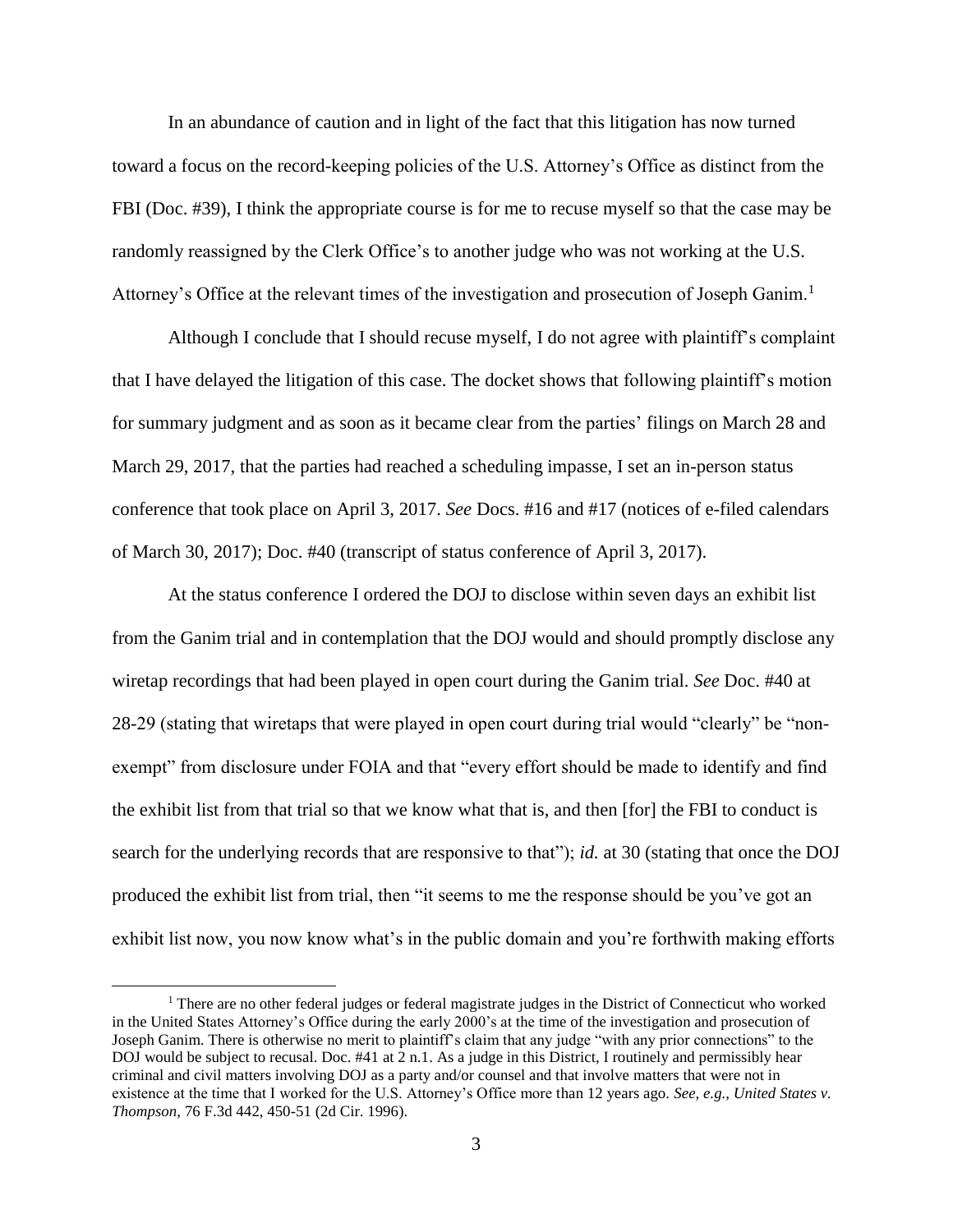to actually produce the information that's in the public domain"); Doc. #19 (detailed docket  $order)<sup>2</sup>$ 

Following the DOJ's court-ordered disclosure of the trial exhibit list, DOJ filed a crossmotion and memorandum for partial summary judgment on April 17, 2017. *See* Docs. #23 and #23-2. Although DOJ now conceded that any recordings played at trial would not be exempt from disclosure, it maintained that the FBI—the agency to whom plaintiff had initiated his FOIA request—had been unable to locate in its files any of the recordings that were played at trial. *See*  Doc. #23-2 at 8. On April 18, 2017, plaintiff filed an objection to DOJ's motion, insisting that DOJ should be able to identify the recordings in its possession that were played at trial. Doc. #25. The DOJ in turned filed a reply on May 1, 2017, insisting again that the review of FBI records could not ascertain which of the recordings had been played at trial. *See* Doc. #27 at 3.

In light of the parties' continued impasse, I referred this case the next day to Magistrate Judge Holly B. Fitzsimmons for a case management/settlement conference. Doc. #28. As with most such referrals to a magistrate judge, my goal was to expedite and facilitate the parties' discussion in light of their disagreement about the basic facts concerning the adequacy of DOJ's search efforts.

Plaintiff filed a motion for reconsideration of my referral to Judge Fitzsimmons, requesting that the Court instead enter an expedited argument schedule on the parties' crossmotions for summary judgment. Doc. #34. I denied this motion, stating that "[i]t is the Court's

 $\overline{a}$ 

<sup>2</sup> As to any recordings that were *not* played in open court, plaintiff expressly consented at the Court's status conference to the DOJ's proposal for a different and longer scheduling track that contemplates the Government's filing of a *Vaughn* index. Doc. #40 at 37 (statement by plaintiff that "I'm okay [with the DOJ's proposed schedule], if they adhere to the strict terms of their own schedule, I'm okay with that."); Doc. #19 (docket order stating as to non-public recordings that "the parties agreed during yesterday's conference that the Government shall file its *Vaughn* index by August 27, 2017, after which the plaintiff will file any further motion for summary judgment within 30 days"). More recently, plaintiff has changed his mind and seeks expedited consideration as well for his claim of access to non-public recordings generated during the Ganim investigation. *See* Doc. #34 at 6 & n.4; Doc. #39 at 9 & n.6.